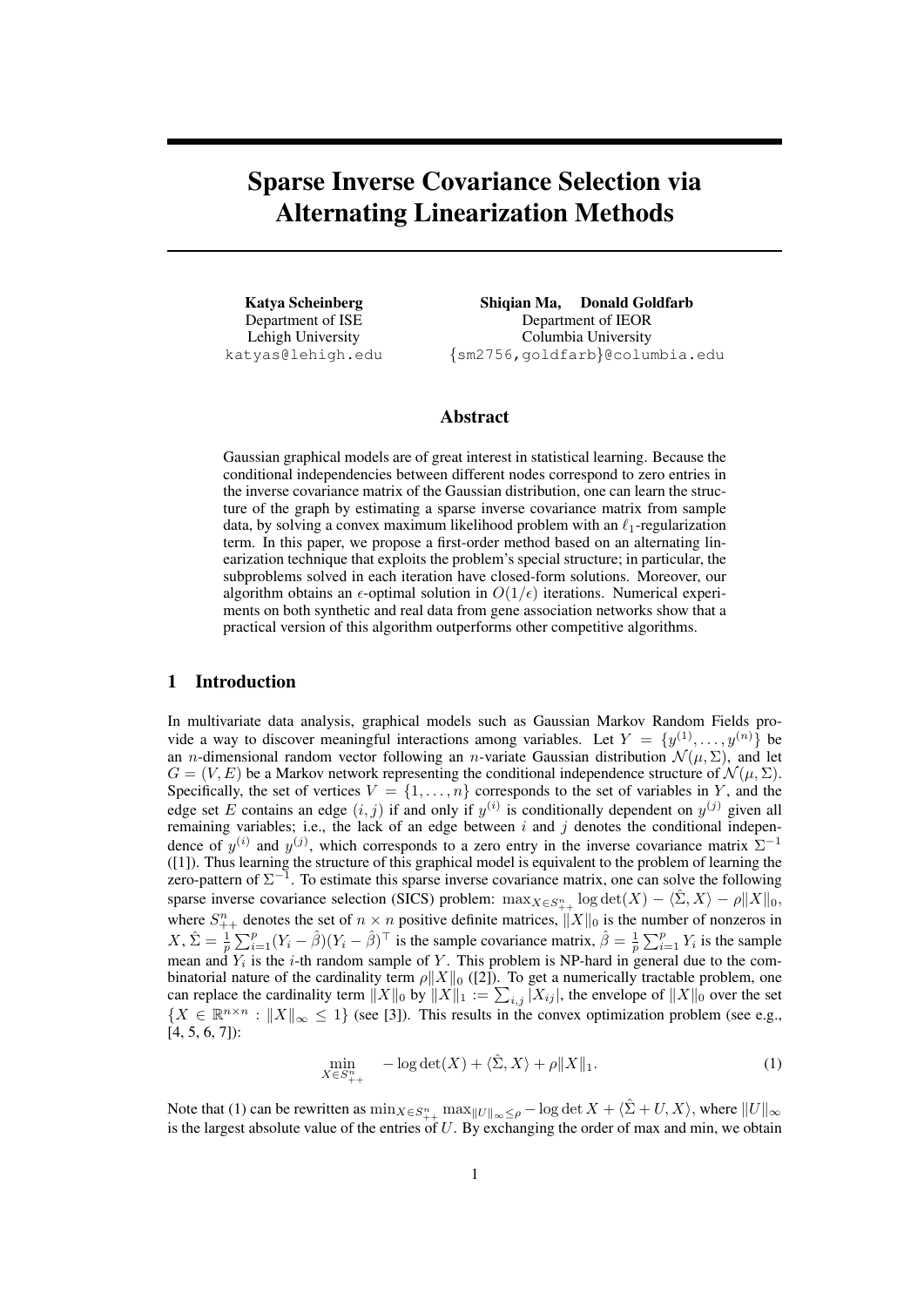the dual problem  $\max_{\|U\|_{\infty} \leq \rho} \min_{X \in S_{++}^n} - \log \det X + \langle \hat{\Sigma} + U, X \rangle$ , which is equivalent to

$$
\max_{W \in S_{++}^n} \{ \log \det W + n : \|W - \hat{\Sigma}\|_{\infty} \le \rho \}. \tag{2}
$$

Both the primal and dual problems have strictly convex objectives; hence, their optimal solutions are unique. Given a dual solution  $W$ ,  $X = W^{-1}$  is primal feasible resulting in the duality gap

$$
gap := \langle \hat{\Sigma}, W^{-1} \rangle + \rho \| W^{-1} \|_1 - n. \tag{3}
$$

The primal and the dual SICS problems (1) and (2) are semidefinite programming problems and can be solved via interior point methods (IPMs) in polynomial time. However, the per-iteration computational cost and memory requirements of an IPM are prohibitively high for the SICS problem. Although an approximate IPM has recently been proposed for the SICS problem [8], most of the methods developed for it are first-order methods. Banerjee et al. [7] proposed a block coordinate descent (BCD) method to solve the dual problem (2). Their method updates one row and one column of *W* in each iteration by solving a convex quadratic programming problem by an IPM. The *glasso* method of Friedman et al. [5] is based on the same BCD approach as in [7], but it solves each subproblem as a LASSO problem by yet another coordinate descent (CD) method [9]. Sun et al. [10] proposed solving the primal problem (1) by using a BCD method. They formulate the subproblem as a min-max problem and solve it using a prox method proposed by Nemirovski [11]. The SINCO method proposed by Scheinberg and Rish [12] is a greedy CD method applied to the primal problem. All of these BCD and CD approaches lack iteration complexity bounds. They also have been shown to be inferior in practice to gradient based approaches. A projected gradient method for solving the dual problem (2) that is considered to be state-of-the-art for SICS was proposed by Duchi et al. [13]. However, there are no iteration complexity results for it either. Variants of Nesterov's method [14, 15] have been applied to solve the SICS problem. d'Aspremont et al. [16] applied Nesterov's optimal first-order method to solve the primal problem (1) after smoothing the nonsmooth *ℓ*<sup>1</sup> term, obtaining an iteration complexity bound of  $O(1/\epsilon)$  for an  $\epsilon$ -optimal solution, but the implementation in [16] was very slow and did not produce good results. Lu [17] solved the dual problem (2), which is a smooth problem, by Nesterov's algorithm, and improved the iteration complexity to  $O(1/\sqrt{\epsilon})$ . However, since the practical performance of this algorithm was not attractive, Lu gave a variant (VSM) of it that exhibited better performance. The iteration complexity of VSM is unknown. Yuan [18] proposed an alternating direction method based on an augmented Lagrangian framework (see the ADAL method (8) below). This method also lacks complexity results. The proximal point algorithm proposed by Wang et al. in [19] requires a reformulation of the problem that increases the size of the problem making it impractical for solving large-scale problems. Also, there is no iteration complexity bound for this algorithm. The IPM in [8] also requires such a reformulation.

Our contribution. In this paper, we propose an alternating linearization method (ALM) for solving the primal SICS problem. An advantage of solving the primal problem is that the *ℓ*<sup>1</sup> penalty term in the objective function directly promotes sparsity in the optimal inverse covariance matrix.

Although developed independently, our method is closely related to Yuan's method [18]. Both methods exploit the special form of the primal problem (1) by alternatingly minimizing one of the terms of the objective function plus an approximation to the other term. The main difference between the two methods is in the construction of these approximations. As we will show, our method has a theoretically justified interpretation and is based on an algorithmic framework with complexity bounds, while no complexity bound is available for Yuan's method. Also our method has an intuitive interpretation from a learning perspective. Extensive numerical test results on both synthetic data and real problems have shown that our ALM algorithm significantly outperforms other existing algorithms, such as the PSM algorithm proposed by Duchi et al. [13] and the VSM algorithm proposed by Lu [17]. Note that it is shown in [13] and [17] that PSM and VSM outperform the BCD method in [7] and *glasso* in [5].

Organization of the paper. In Section 2 we briefly review alternating linearization methods for minimizing the sum of two convex functions and establish convergence and iteration complexity results. We show how to use ALM to solve SICS problems and give intuition from a learning perspective in Section 3. Finally, we present some numerical results on both synthetic and real data in Section 4 and compare ALM with PSM algorithm [13] and VSM algorithm [17].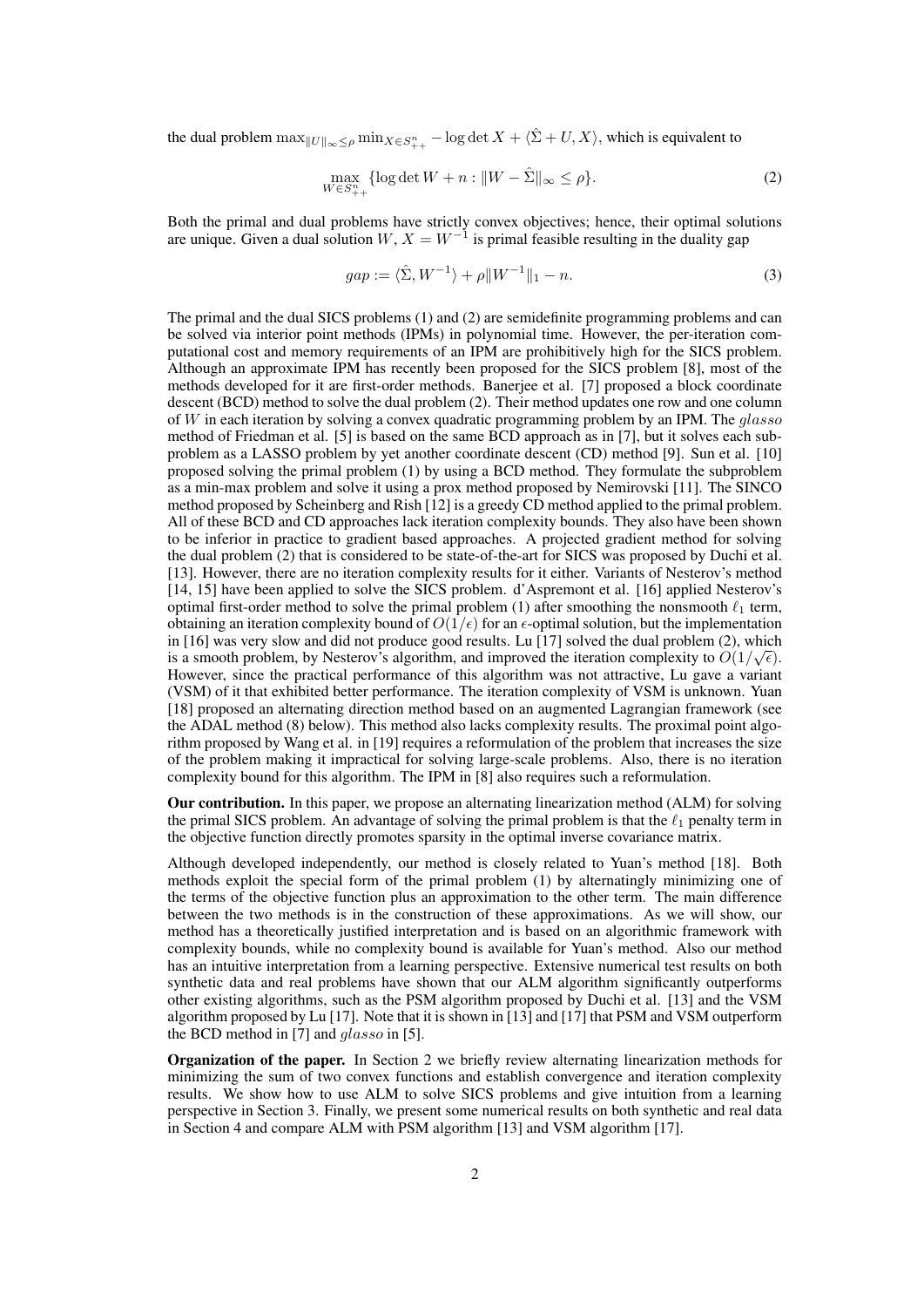## 2 Alternating Linearization Methods

We consider here the alternating linearization method (ALM) for solving the following problem:

$$
\min \quad F(x) \equiv f(x) + g(x),\tag{4}
$$

where *f* and *g* are both convex functions. An effective way to solve (4) is to "split" *f* and *g* by introducing a new variable, i.e., to rewrite (4) as

$$
\min_{x,y} \{ f(x) + g(y) : x - y = 0 \},\tag{5}
$$

and apply an alternating direction augmented Lagrangian method to it. Given a penalty parameter  $1/\mu$ , at the *k*-th iteration, the augmented Lagrangian method minimizes the augmented Lagrangian function

$$
\mathcal{L}(x, y; \lambda) := f(x) + g(y) - \langle \lambda, x - y \rangle + \frac{1}{2\mu} ||x - y||_2^2,
$$

with respect to  $x$  and  $y$ , i.e., it solves the subproblem

$$
(x^k, y^k) := \arg\min_{x,y} \mathcal{L}(x, y; \lambda^k),\tag{6}
$$

and updates the Lagrange multiplier  $\lambda$  via:

$$
\lambda^{k+1} := \lambda^k - (x^k - y^k) / \mu. \tag{7}
$$

Since minimizing  $\mathcal{L}(x, y; \lambda)$  with respect to x and y jointly is usually difficult, while doing so with respect to *x* and *y* alternatingly can often be done efficiently, the following alternating direction version of the augmented Lagrangian method (ADAL) is often advocated (see, e.g., [20, 21]):

$$
\begin{cases}\n x^{k+1} &:= \arg \min_{x} \mathcal{L}(x, y^k; \lambda^k) \\
y^{k+1} &:= \arg \min_{y} \mathcal{L}(x^{k+1}, y; \lambda^k) \\
\lambda^{k+1} &:= \lambda^k - (x^{k+1} - y^{k+1})/\mu.\n \end{cases}\n \tag{8}
$$

If we also update  $\lambda$  after we solve the subproblem with respect to x, we get the following symmetric version of the ADAL method.

$$
\begin{cases}\n x^{k+1} &:= \arg \min_{x} \mathcal{L}(x, y^k; \lambda_y^k) \\
\lambda_x^{k+1} &:= \lambda_y^k - (x^{k+1} - y^k) / \mu \\
y^{k+1} &:= \arg \min_{x} \mathcal{L}(x^{k+1}, y; \lambda_x^{k+1}) \\
\lambda_y^{k+1} &:= \lambda_x^{k+1} - (x^{k+1} - y^{k+1}) / \mu.\n\end{cases}
$$
\n(9)

Algorithm (9) has certain theoretical advantages when *f* and *g* are smooth. In this case, from the first-order optimality conditions for the two subproblems in (9), we have that:

$$
\lambda_x^{k+1} = \nabla f(x^{k+1}) \quad \text{and} \quad \lambda_y^{k+1} = -\nabla g(y^{k+1}).\tag{10}
$$

Substituting these relations into (9), we obtain the following equivalent algorithm for solving (4), which we refer to as the alternating linearization minimization (ALM) algorithm.

### Algorithm 1 Alternating linearization method (ALM) for smooth problem

Input:  $x^0 = y^0$ for  $k = 0, 1, \cdots$  do 1. Solve  $x^{k+1} := \arg \min_x Q_g(x, y^k) \equiv f(x) + g(y^k) + \langle \nabla g(y^k), x - y^k \rangle + \frac{1}{2\mu} ||x - y^k||_2^2$ 2. Solve  $y^{k+1} := \arg \min_{y} Q_f(x^{k+1}, y) \equiv f(x^{k+1}) + \langle \nabla f(x^{k+1}), y - x^{k+1} \rangle + \frac{1}{2\mu} ||y - y||$  $x^{k+1}$ <sup> $||$ </sup><sub>2</sub><sup>2</sup> + *g*(*y*); end for

Algorithm 1 can be viewed in the following way: at each iteration we construct a quadratic approximation of the function  $g(x)$  at the current iterate  $y<sup>k</sup>$  and minimize the sum of this approximation and  $f(x)$ . The approximation is based on linearizing  $g(x)$  (hence the name ALM) and adding a "prox" term  $\frac{1}{2\mu}||x-y^k||_2^2$ . When  $\mu$  is small enough ( $\mu \leq 1/L(g)$ , where  $L(g)$  is the Lipschitz constant for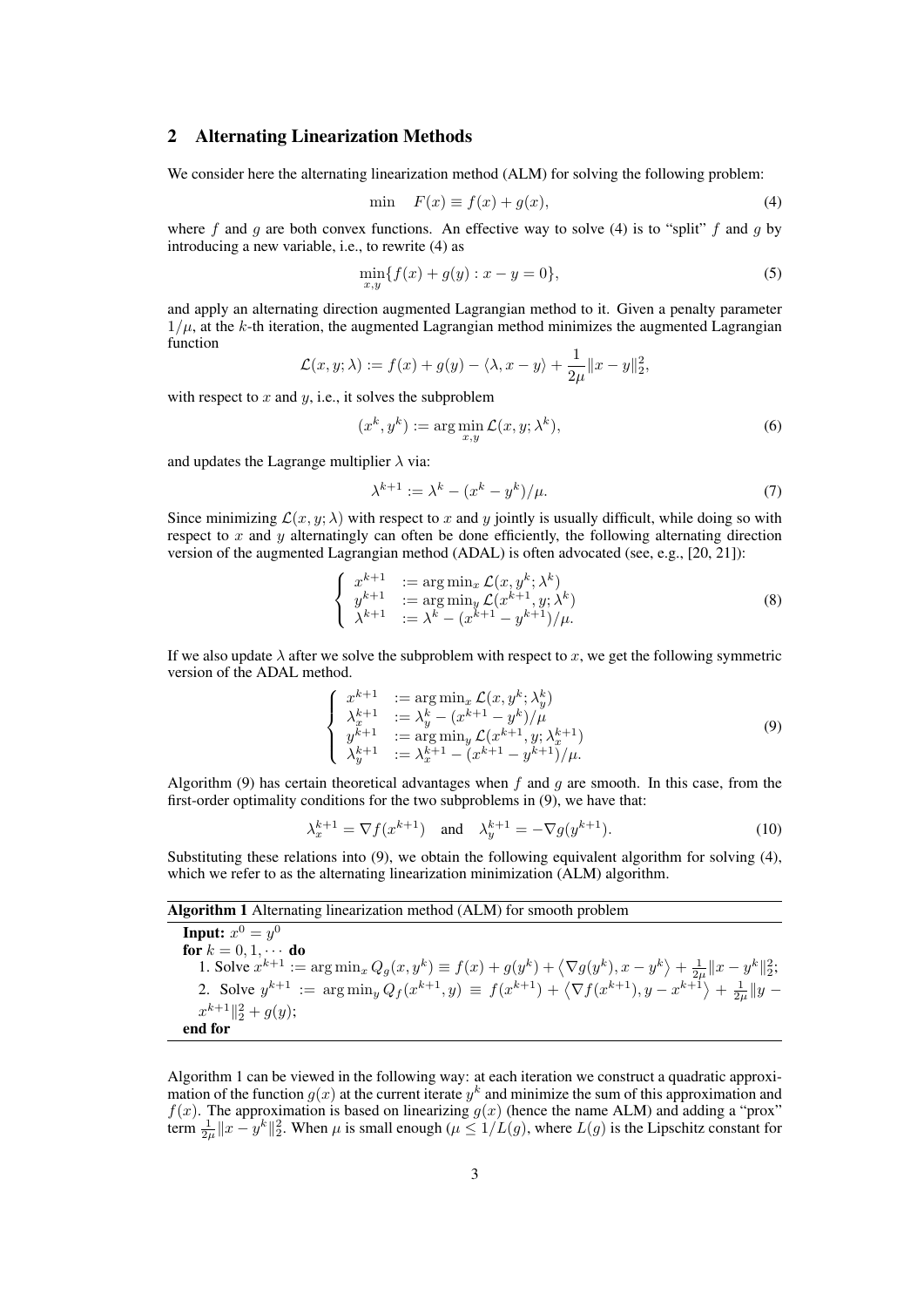$\nabla g$ ) this quadratic function,  $g(y^k) + \langle \nabla g(y^k), x - y^k \rangle + \frac{1}{2\mu} ||x - y^k||_2^2$  is an upper approximation to  $g(x)$ , which means that the reduction in the value of  $F(x)$  achieved by minimizing  $Q_g(x, y^k)$  in Step 1 is not smaller than the reduction achieved in the value of  $Q_g(x, y^k)$  itself. Similarly, in Step 2 we build an upper approximation to  $f(x)$  at  $x^{k+1}$ ,  $f(x^{k+1}) + \langle \nabla \tilde{f}(x^{k+1}), y - x^{k+1} \rangle + \frac{1}{2\mu} ||y - x^{k+1}||_2^2$ , and minimize the sum  $Q_f(x^{k+1}, y)$  of it and  $g(y)$ .

Let us now assume that  $f(x)$  is in the class  $C^{1,1}$  with Lipschitz constant  $L(f)$ , while  $g(x)$  is simply convex. Then from the first-order optimality conditions for the second minimization in (9), we have  $-\lambda_y^{k+1} \in \partial g(y^{k+1})$ , the subdifferential of  $g(y)$  at  $y = y^{k+1}$ . Hence, replacing  $\nabla g(y^k)$  in the definition of  $Q_g(x, y^k)$  by  $-\lambda_y^{k+1}$  in (9), we obtain the following modified version of (9).

# Algorithm 2 Alternating linearization method with skipping step

Input:  $x^0 = y^0$ for  $k = 0, 1, \cdots$  do 1. Solve  $x^{k+1} := \arg \min_x Q(x, y^k) \equiv f(x) + g(y^k) - \langle \lambda^k, x - y^k \rangle + \frac{1}{2\mu} ||x - y^k||_2^2$ 2. If  $F(x^{k+1}) > Q(x^{k+1}, y^k)$  then  $x^{k+1} := y^k$ . 3. Solve  $y^{k+1} := \arg \min_{y} Q_f(x^{k+1}, y);$ 4.  $\lambda^{k+1} = \nabla f(x^{k+1}) - (x^{k+1} - y^{k+1})/\mu$ . end for

Algorithm 2 is identical to the symmetric ADAL algorithm (9) as long as  $F(x^{k+1}) \leq Q(x^{k+1}, y^k)$ at each iteration (and to Algorithm 1 if  $g(x)$  is in  $C^{1,1}$  and  $\mu \leq 1/\max\{L(f), L(g)\}\)$ . If this condition fails, then the algorithm simply sets  $x^{k+1} \leftarrow y^k$ . Algorithm 2 has the following convergence property and iteration complexity bound. For a proof see the Appendix.

**Theorem 2.1.** Assume  $\nabla f$  is Lipschitz continuous with constant  $L(f)$ . For  $\beta/L(f) \leq \mu \leq 1/L(f)$ *where*  $0 < \beta \leq 1$ *, Algorithm 2 satisfies* 

$$
F(y^k) - F(x^*) \le \frac{\|x^0 - x^*\|^2}{2\mu(k + k_n)}, \forall k,
$$
\n(11)

*where x ∗ is an optimal solution of* (4) *and k<sup>n</sup> is the number of iterations until the k − th for which*  $F(x^{k+1}) \leq Q(x^{k+1}, y^k)$ . Thus Algorithm 2 produces a sequence which converges to the optimal *solution in function value, and the number of iterations needed is*  $O(1/\epsilon)$  *for an*  $\epsilon$ -*optimal solution.* 

If  $g(x)$  is also a smooth function in the class  $C^{1,1}$  with Lipschitz constant  $L(g) \leq 1/\mu$ , then Theorem 2.1 also applies to Algorithm 1 since in this case  $k_n = \hat{k}$  (i.e., no "skipping" occurs). Note that the iteration complexity bound in Theorem 2.1 can be improved. Nesterov [15, 22] proved that one can *√* obtain an optimal iteration complexity bound of  $O(1/\sqrt{\epsilon})$ , using only first-order information. His acceleration technique is based on using a linear combination of previous iterates to obtain a point where the approximation is built. This technique has been exploited and extended by Tseng [23], Beck and Teboulle [24], Goldfarb et al. [25] and many others. A similar technique can be adopted *√* to derive a fast version of Algorithm 2 that has an improved complexity bound of  $O(1/\sqrt{\epsilon})$ , while keeping the computational effort in each iteration almost unchanged. However, we do not present this method here, since when applied to the SICS problem, it did not work as well as Algorithm 2.

# 3 ALM for SICS

The SICS problem

$$
\min_{X \in S_{++}^n} F(X) \equiv f(X) + g(X),\tag{12}
$$

where  $f(X) = -\log \det(X) + \langle \hat{\Sigma}, X \rangle$  and  $g(X) = \rho \|X\|_1$ , is of the same form as (4). However, in this case neither  $\tilde{f}(X)$  nor  $g(X)$  have Lipschitz continuous gradients. Moreover,  $f(X)$  is only defined for positive definite matrices while  $g(X)$  is defined everywhere. These properties of the objective function make the SICS problem especially challenging for optimization methods. Nevertheless, we can still apply (9) to solve the problem directly. Moreover, we can apply Algorithm 2 and obtain the complexity bound in Theorem 2.1 as follows.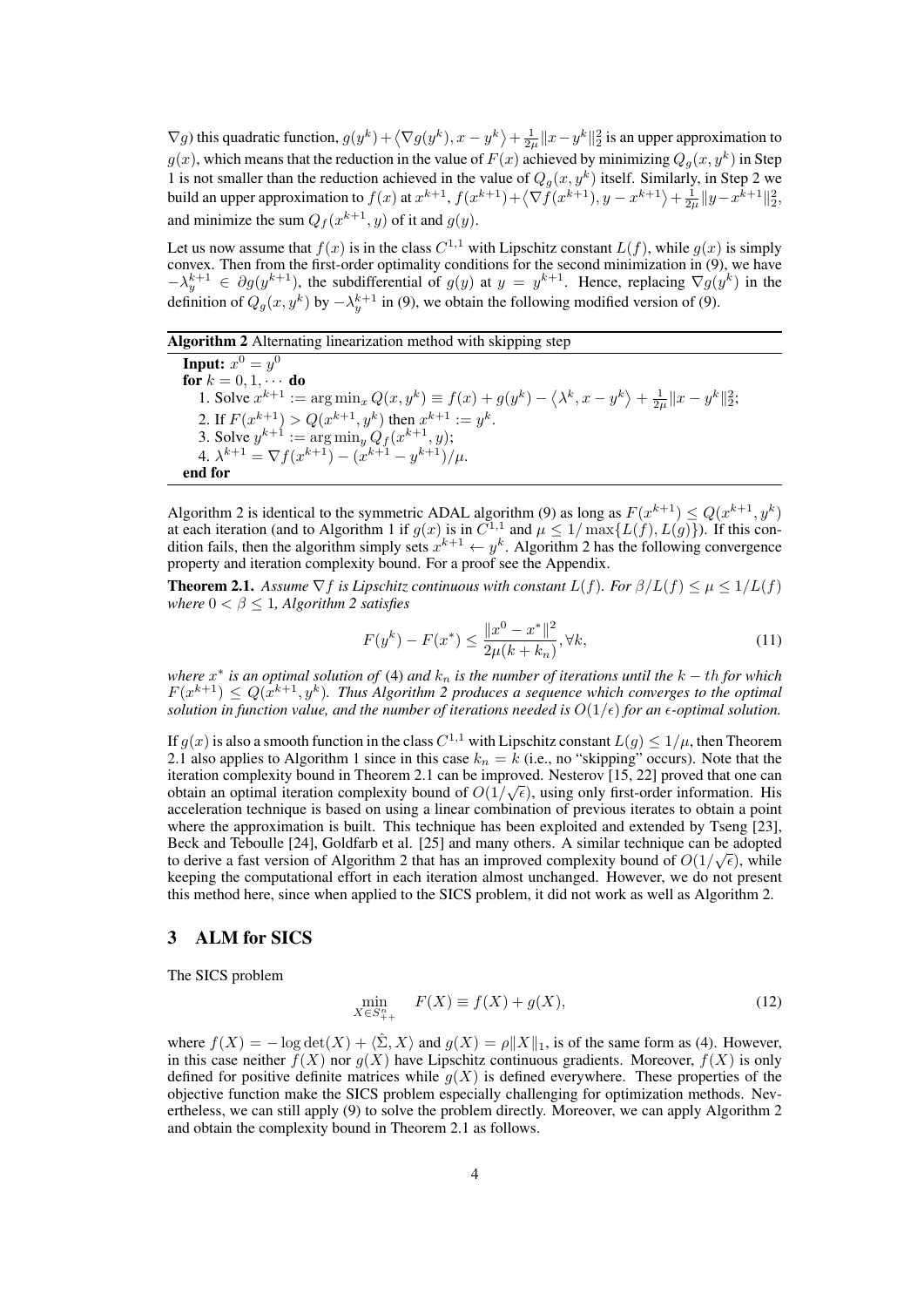The log det(*X*) term in  $f(X)$  implicitly requires that  $X \in S_{++}^n$  and the gradient of  $f(X)$ , which is given by  $-X^{-1} + \hat{\Sigma}$ , is not Lipschitz continuous in  $S_{++}^n$ . Fortunately, as proved in Proposition 3.1 in [17], the optimal solution of (12)  $X^* \geq \alpha I$ , where  $\alpha = \frac{1}{\|\hat{\Sigma}\| + n\rho}$ . Therefore, if we define  $\mathcal{C} := \{ X \in S^n : X \succeq \frac{\alpha}{2} I \}$ , the SICS problem (12) can be formulated as:

$$
\min_{X,Y} \{ f(X) + g(Y) : X - Y = 0, X \in \mathcal{C}, Y \in \mathcal{C} \}. \tag{13}
$$

We can include constraints  $X \in \mathcal{C}$  in Step 1 and  $Y \in \mathcal{C}$  in Step 3 of Algorithm 2. Theorem 2.1 can then be applied as discussed in [25]. However, a difficulty now arises when performing the minimization in *Y*. Without the constraint  $Y \in \mathcal{C}$ , only a matrix shrinkage operation is needed, but with this additional constraint the problem becomes harder to solve. Minimization in *X* with or without the constraint  $X \in \mathcal{C}$  is accomplished by performing an SVD. Hence the constraint can be easily imposed.

Instead of imposing constraint  $Y \in \mathcal{C}$  we can obtain feasible solutions by a line search on  $\mu$ . We know that the constraint  $X \succeq \frac{\alpha}{2}I$  is not tight at the solution. Hence if we start the algorithm with  $X \succeq \alpha I$  and restrict the step size  $\mu$  to be sufficiently small then the iterates of the method will remain in *C*.

Note however, that the bound on the Lipschitz constant of the gradient of  $f(X)$  is  $1/\alpha^2$  and hence can be very large. It is not practical to restrict  $\mu$  in the algorithm to be smaller than  $\alpha^2$ , since  $\mu$ determines the step size at each iteration. Hence, for a practical approach we can only claim that the theoretical convergence rate bound holds in only a small neighborhood of the optimal solution. We now present a practical version of our algorithm applied to the SICS problem.

## Algorithm 3 Alternating linearization method (ALM) for SICS

**Input:**  $X^0 = Y^0$ ,  $\mu_0$ . for  $k = 0, 1, \cdots$  do 0. Pick  $\mu_{k+1} \leq \mu_k$ . 1. Solve  $X^{k+1} := \arg \min_{X \in \mathcal{C}} f(X) + g(Y^k) - \langle \Lambda^k, X - Y^k \rangle + \frac{1}{2\mu_{k+1}} ||X - Y^k||_F^2;$ 2. If  $g(X^{k+1}) > g(Y^k) - \langle \Lambda^k, X^{k+1} - Y^k \rangle + \frac{1}{2\mu_{k+1}} ||X^{k+1} - Y^k||_F^2$ , then  $X^{k+1} := Y^k$ . 3. Solve  $Y^{k+1} := \arg \min_Y f(X^{k+1}) + \langle \nabla f(X^{k+1}), Y - X^{k+1} \rangle + \frac{1}{2\mu_{k+1}} ||Y - X^{k+1}||_F^2$ *g*(*Y* );  $\overline{A} \cdot \Lambda^{k+1} = \nabla f(X^{k+1}) - (X^{k+1} - Y^{k+1})/\mu_{k+1}.$ end for

We now show how to solve the two optimization problems in Algorithm 3. The first-order optimality conditions for Step 1 in Algorithm 3, ignoring the constraint  $X \in \mathcal{C}$  are:

$$
\nabla f(X) - \Lambda^k + (X - Y^k) / \mu_{k+1} = 0.
$$
\n(14)

Consider  $V\text{Diag}(d)V^{\top}$  - the spectral decomposition of  $Y^k + \mu_{k+1}(\Lambda^k - \hat{\Sigma})$  and let

$$
\gamma_i = \left(d_i + \sqrt{d_i^2 + 4\mu_{k+1}}\right)/2, i = 1, \dots, n.
$$
\n(15)

Since  $\nabla f(X) = -X^{-1} + \hat{\Sigma}$ , it is easy to verify that  $X^{k+1} := V \text{Diag}(\gamma) V^{\top}$  satisfies (14). When the constraint  $X \in \mathcal{C}$  is imposed, the optimal solution changes to  $\bar{X}^{k+1} := V\text{Diag}(\gamma)V^{\top}$  with  $\gamma_i = \max \left\{ \alpha/2, \left( d_i + \sqrt{d_i^2 + 4\mu_{k+1}} \right) / 2 \right\}, i = 1, \dots, n$ . We observe that solving (14) requires approximately the same effort  $(O(n^3))$  as is required to compute  $\nabla f(X^{k+1})$ . Moreover, from the solution to (14),  $\nabla f(X^{k+1})$  is obtained with only a negligible amount of additional effort, since  $(X^{k+1})^{-1} := V \text{Diag}(\gamma)^{-1} V^{\top}.$ 

The first-order optimality conditions for Step 2 in Algorithm 3 are:

$$
0 \in \nabla f(X^{k+1}) + (Y - X^{k+1})/\mu_{k+1} + \partial g(Y). \tag{16}
$$

Since  $g(Y) = \rho \|Y\|_1$ , it is well known that the solution to (16) is given by

$$
Y^{k+1} = \text{shrink}(X^{k+1} - \mu_{k+1}(\hat{\Sigma} - (X^{k+1})^{-1}), \mu_{k+1}\rho),
$$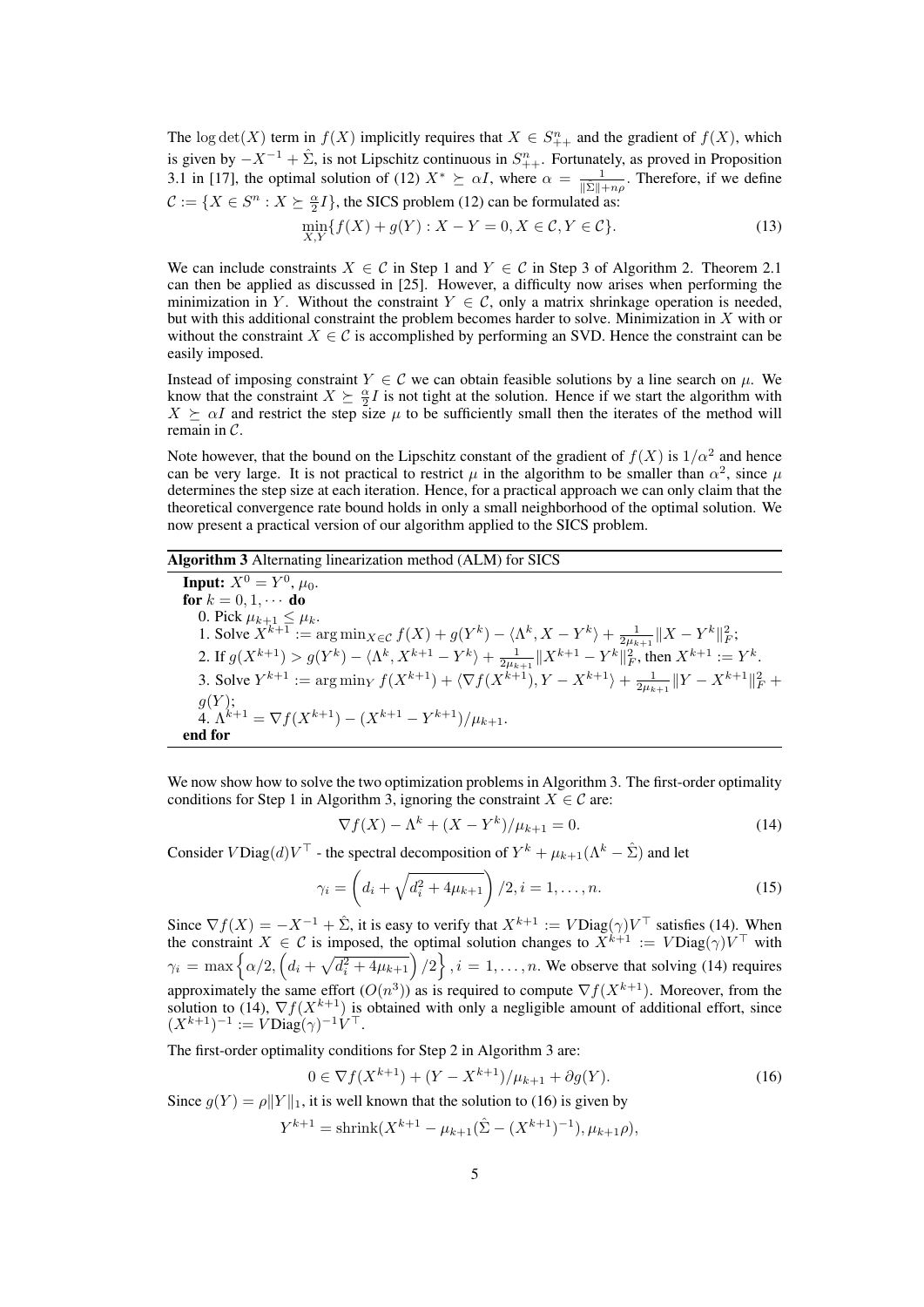where the "shrinkage operator" shrink $(Z, \rho)$  updates each element  $Z_{ij}$  of the matrix  $Z$  by the formula shrink $(Z, \rho)_{ij} = \text{sgn}(Z_{ij}) \cdot \text{max} \{ |Z_{ij}| - \rho, 0 \}.$ 

The  $O(n^3)$  complexity of Step 1, which requires a spectral decomposition, dominates the  $O(n^2)$ complexity of Step 2 which requires a simple shrinkage. There is no closed-form solution for the subproblem corresponding to *Y* when the constraint  $Y \in C$  is imposed. Hence, we neither impose this constraint explicitly nor do so by a line search on  $\mu_k$ , since in practice this degrades the performance of the algorithm substantially. Thus, the resulting iterates  $Y^k$  may not be positive definite, while the iterates  $X^k$  remain so. Eventually due to the convergence of  $Y^k$  and  $X^k$ , the  $Y^k$  iterates become positive definite and the constraint  $Y \in \mathcal{C}$  is satisfied.

Let us now remark on the learning based intuition behind Algorithm 3. We recall that *−*Λ *<sup>k</sup> ∈ ∂g*(*Y k* ). The two steps of the algorithm can be written as

$$
X^{k+1} := \arg\min_{X \in \mathcal{C}} \{ f(X) + \frac{1}{2\mu_{k+1}} \| X - (Y^k + \mu_{k+1} \Lambda^k) \|_F^2 \}
$$
(17)

and

$$
Y^{k+1} := \arg\min_{Y} \{ g(Y) + \frac{1}{2\mu_{k+1}} \| Y - (X^{k+1} - \mu_{k+1}(\hat{\Sigma} - (X^{k+1})^{-1})) \|_{F}^{2} \}.
$$
 (18)

The SICS problem is trying to optimize two conflicting objectives: on the one hand it tries to find a covariance matrix  $X^{-1}$  that best fits the observed data, i.e., is as close to  $\hat{\Sigma}$  as possible, and on the other hand it tries to obtain a sparse matrix *X*. The proposed algorithm address these two objectives in an alternating manner. Given an initial "guess" of the sparse matrix  $Y^k$  we update this guess by a subgradient descent step of length  $\mu_{k+1}: Y^k + \mu_{k+1} \overline{\Lambda}^k$ . Recall that  $-\Lambda^k \in \partial g(Y^k)$ . Then problem (17) seeks a solution *X* that optimizes the first objective (best fit of the data) while adding a regularization term which imposes a Gaussian prior on *X* whose mean is the current *guess* for the sparse matrix:  $Y^k + \mu_{k+1} \Lambda^k$ . The solution to (17) gives us a *guess* for the inverse covariance  $X^{k+1}$ . We again update it by taking a gradient descent step:  $X^{k+1} - \mu_{k+1}(\hat{\Sigma} - (X^{k+1})^{-1})$ . Then problem (18) seeks a sparse solution *Y* while also imposing a Gaussian prior on *Y* whose mean is the *guess* for the inverse covariance matrix  $X^{k+1} - \mu_{k+1}(\hat{\Sigma} - (X^{k+1})^{-1})$ . Hence the sequence of  $X^k$ 's is a sequence of positive definite inverse covariance matrices that converge to a sparse matrix, while the sequence of  $Y^k$ 's is a sequence of sparse matrices that converges to a positive definite inverse covariance matrix.

An important question is how to pick  $\mu_{k+1}$ . Theory tells us that if we pick a small enough value, then we can obtain the complexity bounds. However, in practice this value is too small. We discuss the simple strategy that we use in the next section.

#### 4 Numerical Experiments

In this section, we present numerical results on both synthetic and real data to demonstrate the efficiency of our SICS ALM algorithm. Our codes for ALM were written in MATLAB. All numerical experiments were run in MATLAB 7.3.0 on a Dell Precision 670 workstation with an Intel Xeon(TM) 3.4GHZ CPU and 6GB of RAM.

Since  $-\Lambda^k \in \partial g(Y^k)$ ,  $||\Lambda^k||_{\infty} \leq \rho$ ; hence  $\hat{\Sigma} - \Lambda^k$  is a feasible solution to the dual problem (2) as long as it is positive definite. Thus the duality gap at the *k*-th iteration is given by:

$$
Dgap := -\log \det(X^k) + \langle \hat{\Sigma}, X^k \rangle + \rho \| X^k \|_1 - \log \det(\hat{\Sigma} - \Lambda^k) - n. \tag{19}
$$

We define the relative duality gap as:  $Rel.gap := Dgap/(1+|pobj|+|dobj|)$ , where  $pobj$  and  $dobj$ are respectively the objective function values of the primal problem  $(12)$  at point  $X^k$ , and the dual problem (2) at  $\hat{\Sigma} - \Lambda^k$ . Defining  $d_k(\phi(x)) \equiv \max\{1, \phi(x^k), \phi(x^{k-1})\}$ , we measure the relative changes of objective function value  $F(X)$  and the iterates  $X$  and  $Y$  as follows:

$$
Frel := \frac{|F(X^{k}) - F(X^{k-1})|}{d_k(|F(X)|)}, \ Xrel := \frac{||X^{k} - X^{k-1}||_F}{d_k(||X||_F)}, \ Yrel := \frac{||Y^{k} - Y^{k-1}||_F}{d(||Y||_F)}.
$$

We terminate ALM when either

$$
(i) \tDgap \le \epsilon_{gap} \t or \t(ii) \tmax\{Frel, Xrel, Yrel\} \le \epsilon_{rel}. \t(20)
$$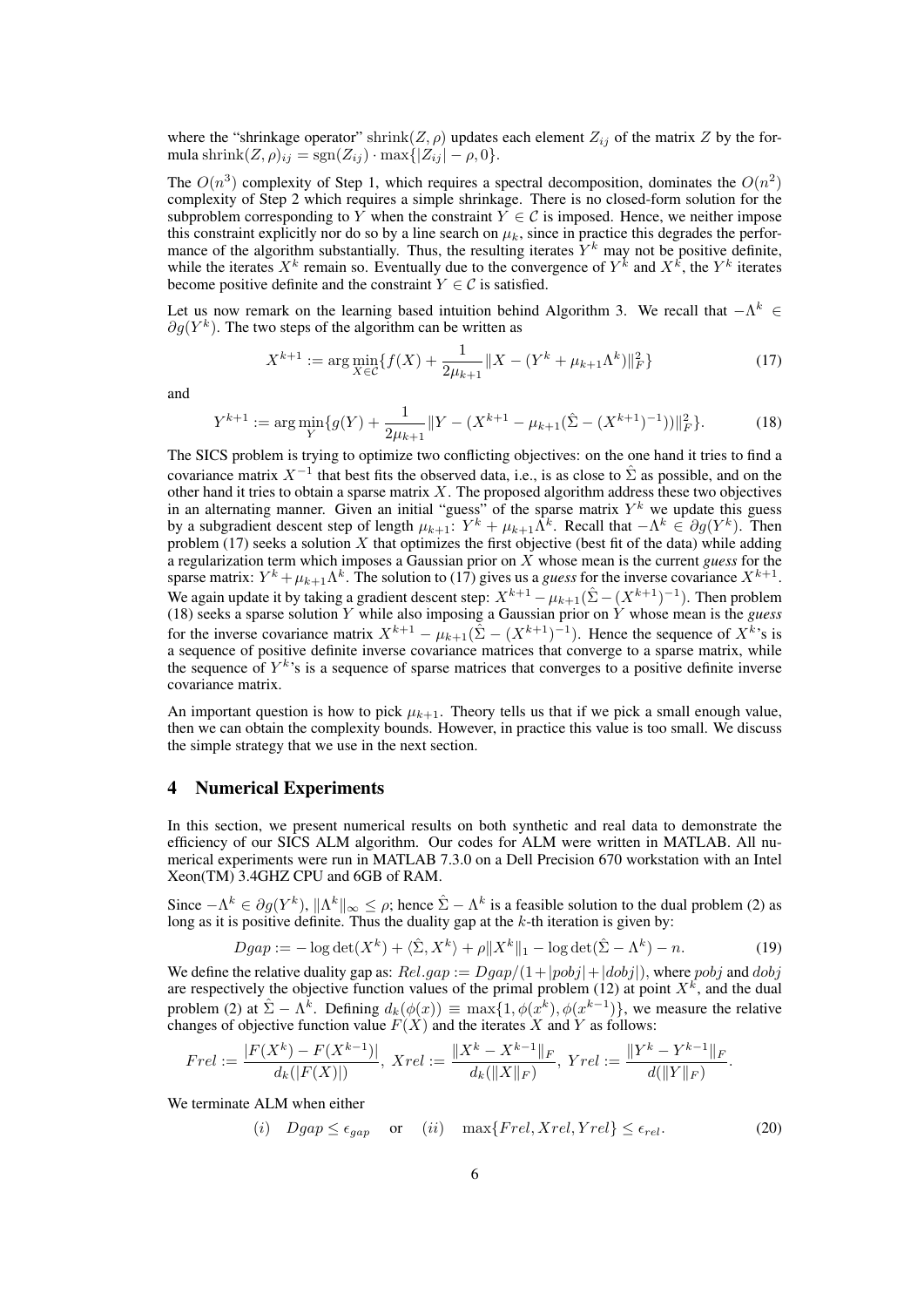Note that in (19), computing  $\log \det(X^k)$  is easy since the spectral decomposition of  $X^k$  is already available (see (14) and (15)), but computing  $\log \det(\hat{\Sigma} - \Lambda^k)$  requires another expensive spectral decomposition. Thus, in practice, we only check (20)(i) every *Ngap* iterations. We check (20)(ii) at every iteration since this is inexpensive.

A continuation strategy for updating  $\mu$  is also crucial to ALM. In our experiments, we adopted the following update rule. After every  $N_\mu$  iterations, we set  $\mu := \max{\{\mu \cdot \eta_\mu, \bar{\mu}\}}$ ; i.e., we simply reduce *μ* by a constant factor  $η<sub>μ</sub>$  every  $N<sub>μ</sub>$  iterations until a desired lower bound on *μ* is achieved.

We compare ALM (i.e., Algorithm 3 with the above stopping criteria and  $\mu$  updates), with the projected subgradient method (PSM) proposed by Duchi et al. in [13] and implemented by Mark Schmidt<sup>1</sup> and the smoothing method (VSM)<sup>2</sup> proposed by Lu in [17], which are considered to be the state-of-the-art algorithms for solving SICS problems. The per-iteration complexity of all three algorithms is roughly the same; hence a comparison of the number of iterations is meaningful. The parameters used in PSM and VSM are set at their default values. We used the following parameter values in ALM:  $\epsilon_{gap} = 10^{-3}$ ,  $\epsilon_{rel} = 10^{-8}$ ,  $N_{gap} = 20$ ,  $N_{\mu} = 20$ ,  $\bar{\mu} = \max{\mu_0 \eta_{\mu}^8, 10^{-6}}$ ,  $\eta_{\mu} =$ 1/3, where  $\mu_0$  is the initial  $\mu$  which is set according to  $\rho$ ; specifically, in our experiments,  $\mu_0 =$  $100/\rho$ , if  $\rho < 0.5$ ,  $\mu_0 = \rho$  if  $0.5 \le \rho \le 10$ , and  $\mu_0 = \rho/100$  if  $\rho > 10$ .

#### 4.1 Experiments on synthetic data

We randomly created test problems using a procedure proposed by Scheinberg and Rish in [12]. Similar procedures were used by Wang et al. in [19] and Li and Toh in [8]. For a given dimension *n*, we first created a sparse matrix  $U \in \mathbb{R}^{n \times n}$  with nonzero entries equal to -1 or 1 with equal probability. Then we computed  $S := (U * U^T)^{-1}$  as the true covariance matrix. Hence,  $S^{-1}$  was sparse. We then drew  $p = 5n$  iid vectors,  $Y_1, \ldots, Y_p$ , from the Gaussian distribution  $\mathcal{N}(\mathbf{0}, S)$  by using the *mvnrnd* function in MATLAB, and computed a sample covariance matrix  $\hat{\Sigma} := \frac{1}{p} \sum_{i=1}^{p} Y_i Y_i^{\top}$ . We compared ALM with PSM [13] and VSM [17] on these randomly created data with different *ρ*. The PSM code was terminated using its default stopping criteria, which included (20)(i) with  $\epsilon_{gap} = 10^{-3}$ . VSM was also terminated when  $Dgap \leq 10^{-3}$ . Since PSM and VSM solve the dual problem (2), the duality gap which is given by (3) is available without any additional spectral decompositions. The results are shown in Table 1. All CPU times reported are in seconds.

|              |      |           | ALM       |      | PSM  |           |           |            | <b>VSM</b> |           |           |            |
|--------------|------|-----------|-----------|------|------|-----------|-----------|------------|------------|-----------|-----------|------------|
| n            | iter | Dgap      | Rel.gap   | CPU  | iter | Dgap      | Rel.gap   | <b>CPU</b> | iter       | Dgap      | Rel.gap   | <b>CPU</b> |
| $\rho=0.1$   |      |           |           |      |      |           |           |            |            |           |           |            |
| 200          | 300  | 8.70e-4   | $1.51e-6$ | 13   | 1682 | $9.99e-4$ | 1.74e-6   | 38         | 857        | 9.97e-4   | 1.73e-6   | 37         |
| 500          | 220  | 5.55e-4   | $4.10e-7$ | 84   | 861  | 9.98e-4   | 7.38e-7   | 205        | 946        | $9.98e-4$ | 7.38e-7   | 377        |
| 1000         | 180  | $9.92e-4$ | $3.91e-7$ | 433  | 292  | $9.91e-4$ | 3.91e-7   | 446        | 741        | 9.97e-4   | $3.94e-7$ | 1928       |
| 1500         | 199  | $1.73e-3$ | 4.86e-7   | 1405 | 419  | 9.76e-4   | 2.74e-7   | 1975       | 802        | 9.98e-4   | $2.80e-7$ | 6340       |
| 2000         | 200  | $6.13e-5$ | $1.35e-8$ | 3110 | 349  | $1.12e-3$ | 2.46e-7   | 3759       | 915        | $1.00e-3$ | $2.20e-7$ | 16085      |
| $\rho = 0.5$ |      |           |           |      |      |           |           |            |            |           |           |            |
| 200          | 140  | $9.80e-4$ | $1.15e-6$ | 6    | 6106 | $1.00e-3$ | $1.18e-6$ | 137        | 1000       | $9.99e-4$ | 1.18e-6   | 43         |
| 500          | 100  | $1.69e-4$ | 7.59e-8   | 39   | 903  | $9.90e-4$ | 4.46e-7   | 212        | 1067       | $9.99e-4$ | $4.50e-7$ | 425        |
| 1000         | 100  | $9.28e-4$ | $2.12e-7$ | 247  | 489  | 9.80e-4   | 2.24e-7   | 749        | 1039       | 9.95e-4   | $2.27e-7$ | 2709       |
| 1500         | 140  | $2.17e-4$ | $3.39e-8$ | 1014 | 746  | 9.96e-4   | 1.55e-7   | 3514       | 1191       | 9.96e-4   | 1.55e-7   | 9405       |
| 2000         | 160  | $4.70e-4$ | $5.60e-8$ | 2529 | 613  | 9.96e-4   | 1.18e-7   | 6519       | 1640       | $9.99e-4$ | 1.19e-7   | 28779      |
| $\rho = 1.0$ |      |           |           |      |      |           |           |            |            |           |           |            |
| 200          | 180  | $4.63e-4$ | $4.63e-7$ | 8    | 7536 | $1.00e-3$ | $1.00e-6$ | 171        | 1296       | $9.96e-4$ | 9.96e-7   | 57         |
| 500          | 140  | $4.14e-4$ | 1.56e-7   | 55   | 2099 | 9.96e-4   | 3.76e-7   | 495        | 1015       | 9.97e-4   | 3.76e-7   | 406        |
| 1000         | 160  | $3.19e-4$ | $6.07e-8$ | 394  | 774  | 9.83e-4   | 1.87e-7   | 1172       | 1310       | 9.97e-4   | 1.90e-7   | 3426       |
| 1500         | 180  | 8.28e-4   | 1.07e-7   | 1304 | 1088 | 9.88e-4   | 1.27e-7   | 5100       | 1484       | 9.96e-4   | 1.28e-7   | 11749      |
| 2000         | 240  | 9.58e-4   | $9.37e-8$ | 3794 | 1158 | 9.35e-4   | $9.15e-8$ | 12310      | 2132       | $9.99e-4$ | 9.77e-8   | 37406      |

Table 1: Comparison of ALM, PSM and VSM on synthetic data

From Table 1 we see that on these randomly created SICS problems, ALM outperforms PSM and VSM in both accuracy and CPU time with the performance gap increasing as  $\rho$  increases. For example, for  $\rho = 1.0$  and  $n = 2000$ , ALM achieves  $Dgap = 9.58e - 4$  in about 1 hour and 15 minutes, while PSM and VSM need about 3 hours and 25 minutes and 10 hours and 23 minutes, respectively, to achieve similar accuracy.

<sup>1</sup>The MATLAB can be downloaded from http://www.cs.ubc.ca/*∼*schmidtm/Software/PQN.html

<sup>2</sup>The MATLAB code can be downloaded from http://www.math.sfu.ca/*∼*zhaosong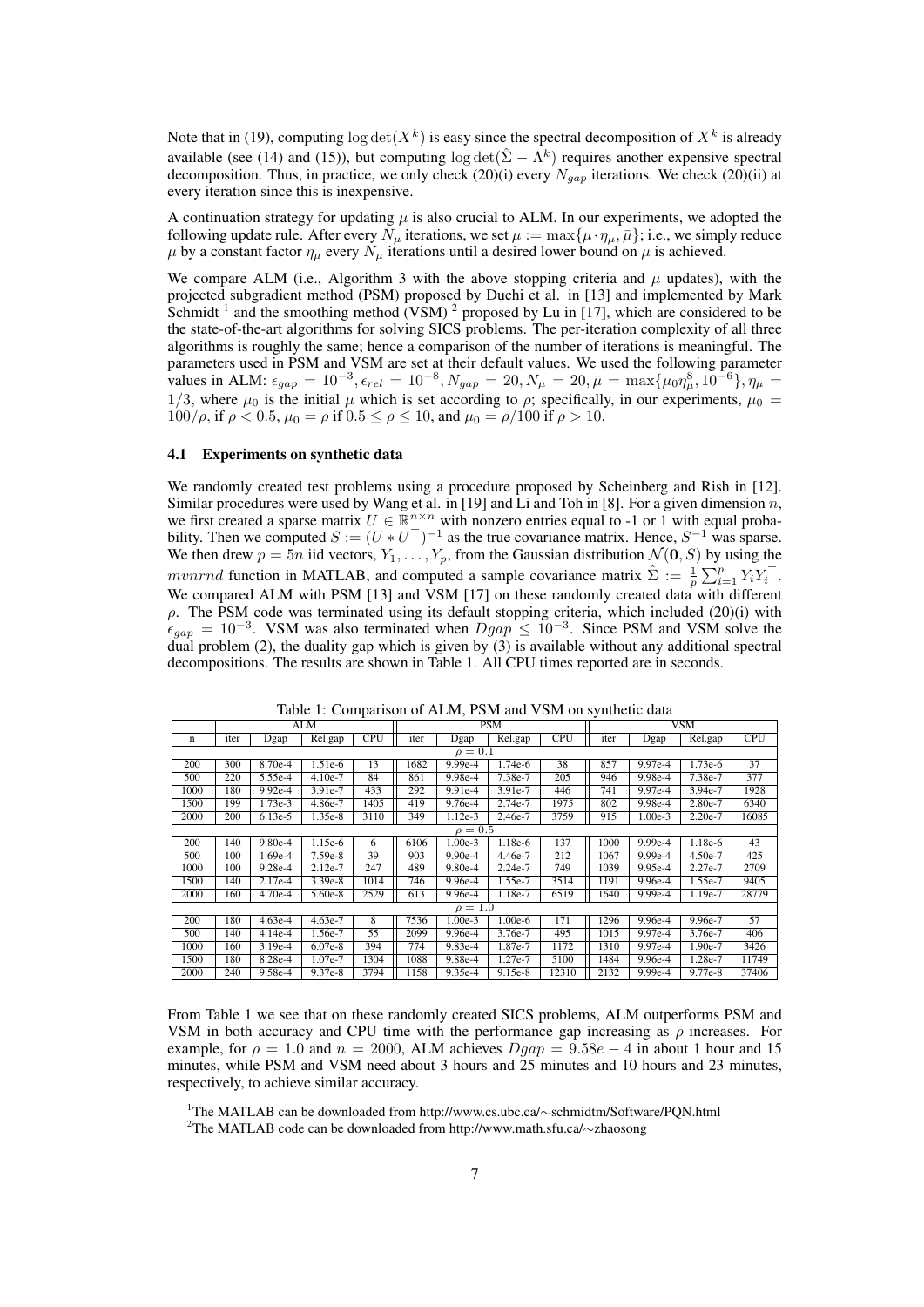#### 4.2 Experiments on real data

We tested ALM on real data from gene expression networks using the five data sets from [8] provided to us by Kim-Chuan Toh: *(1) Lymph node status; (2) Estrogen receptor; (3) Arabidopsis thaliana; (4) Leukemia; (5) Hereditary breast cancer.* See [8] and references therein for the descriptions of these data sets. Table 2 presents our test results. As suggested in [8], we set  $\rho = 0.5$ . From Table 2 we see that ALM is much faster and provided more accurate solutions than PSM and VSM.

|            |      | ALM              |           |         |      | <b>PSM</b> |             |              |       | VSM  |           |                       |       |
|------------|------|------------------|-----------|---------|------|------------|-------------|--------------|-------|------|-----------|-----------------------|-------|
| prob.      | n    | <sub>1</sub> ter | Dgap      | Rel.gap | CPU  | iter       | <b>Dgap</b> | Rel.gap      | CPU   | iter | Dgap      | Rel.gap               | CPU   |
| $^{(1)}$   | 587  | 60               | $9.41e-6$ | 5.78e-9 | 35   | 178        | $9.22e-4$   | 5.67e-7      | 64    | 467  | 9.78e-4   | $\overline{6.01}$ e-7 | 273   |
| (2)<br>ι∠, | 692  | 80               | $6.13e-5$ | 3.32e-8 | 73   | 969        | $9.94e-4$   | 5.38e-7      | 531   | 953  | $9.52e-4$ | 5.16e-7               | 884   |
| (3)        | 834  | 100              | $7.26e-5$ | 3.27e-8 | 150  | 723        | $.00e-3$    | $4.50e^{-7}$ | 662   | 1097 | $7.31e-4$ | 3.30e-7               | 1668  |
| (4)        | 255  | 20               | $6.69e-4$ | .97e-7  | 549  | 405        | $9.89e-4$   | 2.91e-7      | 4041  | 740  | $9.36e-4$ | 2.76e-7               | 8568  |
| (5)        | 1869 | 160              | $5.59e-4$ | 18e-7   | 2158 | 639        | 9.96e-4     | $2.10e^{-7}$ | 14505 | 3587 | $9.93e-4$ | 2.09e-7               | 52978 |

Table 2: Comparison of ALM, PSM and VSM on real data

#### 4.3 Solution Sparsity

In this section, we compare the sparsity patterns of the solutions produced by ALM, PSM and VSM. For ALM, the sparsity of the solution is given by the sparsity of *Y*. Since PSM and VSM solve the dual problem, the primal solution *X*, obtained by inverting the dual solution *W*, is never sparse due to floating point errors. Thus it is not fair to measure the sparsity of *X* or a truncated version of *X*. Instead, we measure the sparsity of solutions produced by PSM and VSM by appealing to complementary slackness. Specifically, the  $(i, j)$ -th element of the inverse covariance matrix is deemed to be nonzero if and only if  $|W_{ij} - \hat{\Sigma}_{ij}| = \rho$ . We give results for a random problem  $(n = 500)$  and the first real data set in Table 3. For each value of  $\rho$ , the first three rows show the number of nonzeros in the solution and the last three rows show the number of entries that are nonzero in the solution produced by one of the methods but are zero in the solution produced by the other method. The sparsity of the ground truth inverse covariance matrix of the synthetic data is 6.76%. From Table 3 we can see that when  $\rho$  is relatively large ( $\rho > 0.5$ ), all three algorithms

|                        |          | ╯              |                | ╯        |          |          |                |                |          |  |  |
|------------------------|----------|----------------|----------------|----------|----------|----------|----------------|----------------|----------|--|--|
| 100<br>$\rho$          |          | 50             | 10             |          |          | 0.5      | 0.1            | 0.05           | 0.01     |  |  |
| synthetic problem data |          |                |                |          |          |          |                |                |          |  |  |
| ALM                    | 700      | 2810           | 11844          | 15324    | 28758    | 37510    | 63000          | 75566          | 106882   |  |  |
| <b>PSM</b>             | 700      | 2810           | 11844          | 15324    | 28758    | 37510    | 63000          | 75566          | 106870   |  |  |
| <b>VSM</b>             | 700      | 2810           | 11844          | 15324    | 28758    | 37510    | 63000          | 75568          | 106876   |  |  |
| ALM vs PSM             | $\Omega$ | $\Omega$       | $\Omega$       | $\Omega$ | $\Omega$ | $\Omega$ | $\Omega$       | 2              | 14       |  |  |
| PSM vs VSM             | $\Omega$ | $\Omega$       | $\Omega$       | $\Omega$ | $\theta$ | $\Omega$ | $\theta$       | $\Omega$       | 8        |  |  |
| <b>VSM vs ALM</b>      | $\Omega$ | $\Omega$       | $\theta$       | $\Omega$ | $\theta$ | $\Omega$ | $\theta$       | 2              | 2        |  |  |
| real problem data      |          |                |                |          |          |          |                |                |          |  |  |
| <b>ALM</b>             | 587      | 587            | 587            | 587      | 587      | 4617     | 37613          | 65959          | 142053   |  |  |
| <b>PSM</b>             | 587      | 587            | 587            | 587      | 587      | 4617     | 37615          | 65957          | 142051   |  |  |
| <b>VSM</b>             | 587      | 587            | 587            | 587      | 587      | 4617     | 37613          | 65959          | 142051   |  |  |
| ALM vs PSM             | $\Omega$ | $\Omega$       | $\Omega$       | $\Omega$ | $\Omega$ | $\Omega$ | $\Omega$       | $\mathfrak{D}$ | 2        |  |  |
| PSM vs VSM             | $\Omega$ | $\Omega$       | $\theta$       | $\theta$ | $\theta$ | $\Omega$ | $\overline{c}$ | $\Omega$       | $\Omega$ |  |  |
| VSM vs ALM             | $\Omega$ | $\overline{0}$ | $\overline{0}$ | $\Omega$ | $\theta$ | $\Omega$ | $\theta$       | $\Omega$       | $\theta$ |  |  |

Table 3: Comparison of sparsity of solutions produced by ALM, PSM and VSM

produce solutions with exactly the same sparsity patterns. Only when  $\rho$  is very small, are there slight differences. We note that the ROC curves depicting the trade-off between the number of true positive elements recovered versus the number of false positive elements as a function of the regularization parameter  $\rho$  are also almost identical for the three methods.

#### Acknowledgements

We would like to thank Professor Kim-Chuan Toh for providing the data set used in Section 4.2. The research reported here was supported in part by NSF Grants DMS 06-06712 and DMS 10-16571, ONR Grant N00014-08-1-1118 and DOE Grant DE-FG02-08ER25856.